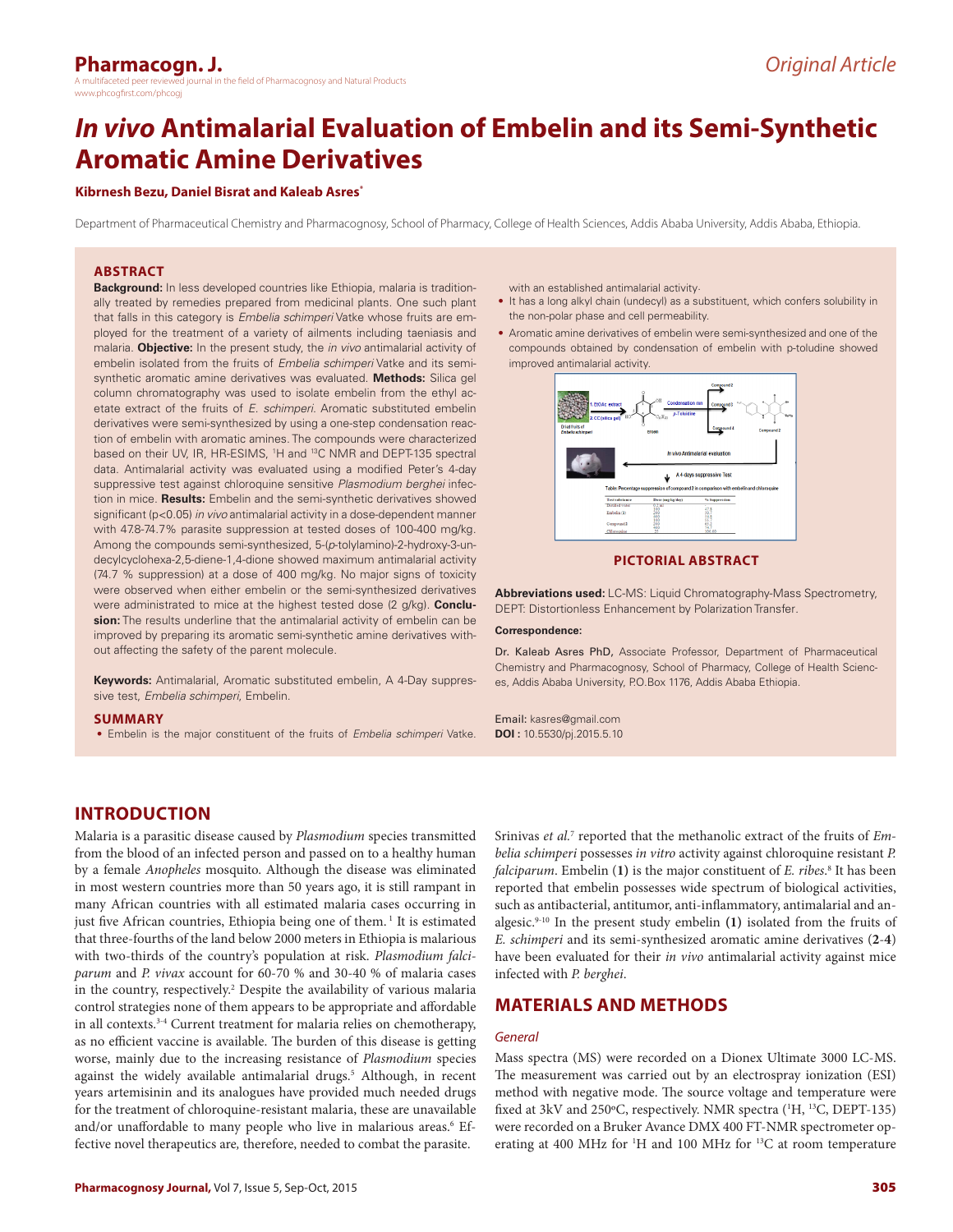using deuterated chloroform. A region from 0 to 12 ppm for <sup>1</sup>H and 0 to 205 ppm for 13C was employed for scanning. Signals were referred to an internal standard tetra methylsilane (TMS). Chemical shifts are reported in δ units. Multiplicities of 1 H NMR signals are indicated as *s* (singlet), *brs* (broad singlet), *d* (doublet), *t* (triplet), *m* (multiplet) and *nr* (not well resolved). CHCl<sub>3</sub> (E. Merck, Stockholm), EtOAc (Research-Lab-Fine, India); MeOH (Reagent Chemical Ltd, UK); silica gel G6  $F_{254}$  (E. Merck, Darmstadt), aniline. *o*-toluidine, and *p*-toluidine (Sigma-Aldrich Labor chemikalien GmbH, Germany), acetic acid glacial (Supreme Enterprises*,*  India) have all been used as received.

## Experimental animals and test organisms

Swiss albino mice of either sex weighing 20-30 g and age 6-8 weeks were obtained from the Department of Biology (DoB), College of Natural Sciences (CoNS), AAU animal house. All animals were housed in an airconditioned room and were allowed to acclimatize for one week before the study. The animals were kept at room temperature and were exposed to a 12 h light/dark cycle. All the experiments were conducted in accordance with the internationally accepted laboratory animal use, care and guideline.<sup>11</sup> Before and during the experiment, the mice were allowed free access to standard pellets and water *ad libitum*. *P*. *berghei* ANKA strain (chloroquine sensitive), was obtained from the DoB, CoNS, AAU. The parasite was subsequently maintained in the laboratory by serial blood passage from mouse to mouse on weekly bases. Chloroquine phosphate (EPHARM, Ethiopia) was used as a reference antimalarial drug.

#### *Plant material*

Fruits of *E. schimperi* were purchased from local market in March 2012 in Addis Ababa, Ethiopia and authenticated by Mr. Melaku Wondafrash, the National Herbarium, Addis Ababa University (AAU).

## *Extraction and Isolation of embelin*

Dried and powdered fruits of *E*. *schimperi* (0.5 kg) were macerated in EtOAc at room temp for 72 h, filtered and the solvent evaporated to afford a dark brown solid (25 g). The crude extract was subjected to silica gel column chromatography and eluted with hexane and EtOAc gradients. Embelin (**1**) was isolated from the *n*-hexane/EtOAc fraction (1:10 v/v).

#### *Preparation of 5-(p-tolylamino)-2-hydroxy-3-undecylcyclohexa-2,5 diene-1,4-dione (*2*)*

A mixture of embelin (**1**) (1 mmol) and *p*-toluidine (**5**) (1 mmol) was dissolved in glacial acetic acid (30 ml) and refluxed on a water-bath for 4 h as shown in Figure 1. The reaction mixture was cooled to room temperature and poured into ice-cooled diluted HCl. The solid separated was filtered, washed with ethanol, dried and purified by re-crystallization from chloroform/ethanol mixture (4:1) to yield a deep violet prism (**2**).

### *Preparation of 5-(o-tolylamino)-2-hydroxy-3-undecylcyclohexa-2, 5-diene-1,4-dione (3)*

*o*-Toluidine (**6**) (1 mmol) was mixed with embelin (**1**) (1 mmol) in the presence of glacial acetic acid (40 ml) and refluxed for 4 h on a waterbath. After cooling, the reaction mixture was poured into ice-cooled diluted HCl to obtain a solid product. It was then filtered, dried and purified by re-crystallization from chloroform/ethanol (4:1) to yield a reddish brown prism (**3**).

#### *Preparation of 5-(phenylamino)-2-hydroxy-3-undecylcyclohexa-2,5 diene-1,4-dione (4)*

Embelin (**1**) (1 mmol), aniline (**7**) (1 mmol) and glacial acetic acid (40 ml) were mixed and refluxed for 4 h on a water-bath. After cooling, the reaction mixture was poured into ice-cooled diluted HCl and the precipitate collected. The product was filtered, dried, and purified by recrystallization from chloroform/ ethanol (2:1) to yield a violet amorphous compound **4**.

#### *Acute toxicity test*

Acute toxicity study was conducted as per the internationally accepted protocol drawn under OECD Guideline 425.12 Twenty healthy Swiss female albino mice weighing 23-25 g were randomly divided into 4 groups (Groups A-D) of 5 mice per group. After fasting for 3-4 h, on day one, four mice (one mouse from each group) were given 2 g/kg of compounds **1-4,** respectively. The mice were then kept under strict observation for physical or behavioral changes for 24 h, with special attention during the first 4 h. Following the results from each of the mice, other four mice were recruited per group and fasted for 3–4 h and administered a single dose of 2 g/kg of each of the test compounds and were observed in the same manner. These observations continued for further 14 days for any signs of overt toxicity such as hair erection, lacrimation and mortality.

## *In vivo* antimalarial activity

#### *Parasite inoculation*

*P. berghei* infected albino mice with parasitaemia level of 20-30% were used as donor. Parasitized erythrocytes were obtained from a donor infected mouse by cardiac puncture with a sterile needle and syringe. The blood was then diluted with physiological saline in such a way that 1 ml blood contains 5×107 infected erythrocytes. Sufficient male Swiss albino mice were selected and each inoculated intra peritonealy with 0.2 ml of the infected blood.



**Figure 1:** Synthesis of embelin derivatives **(2-4)** by treating embelin **(1)** with aromatic amino reagents **(5-7)**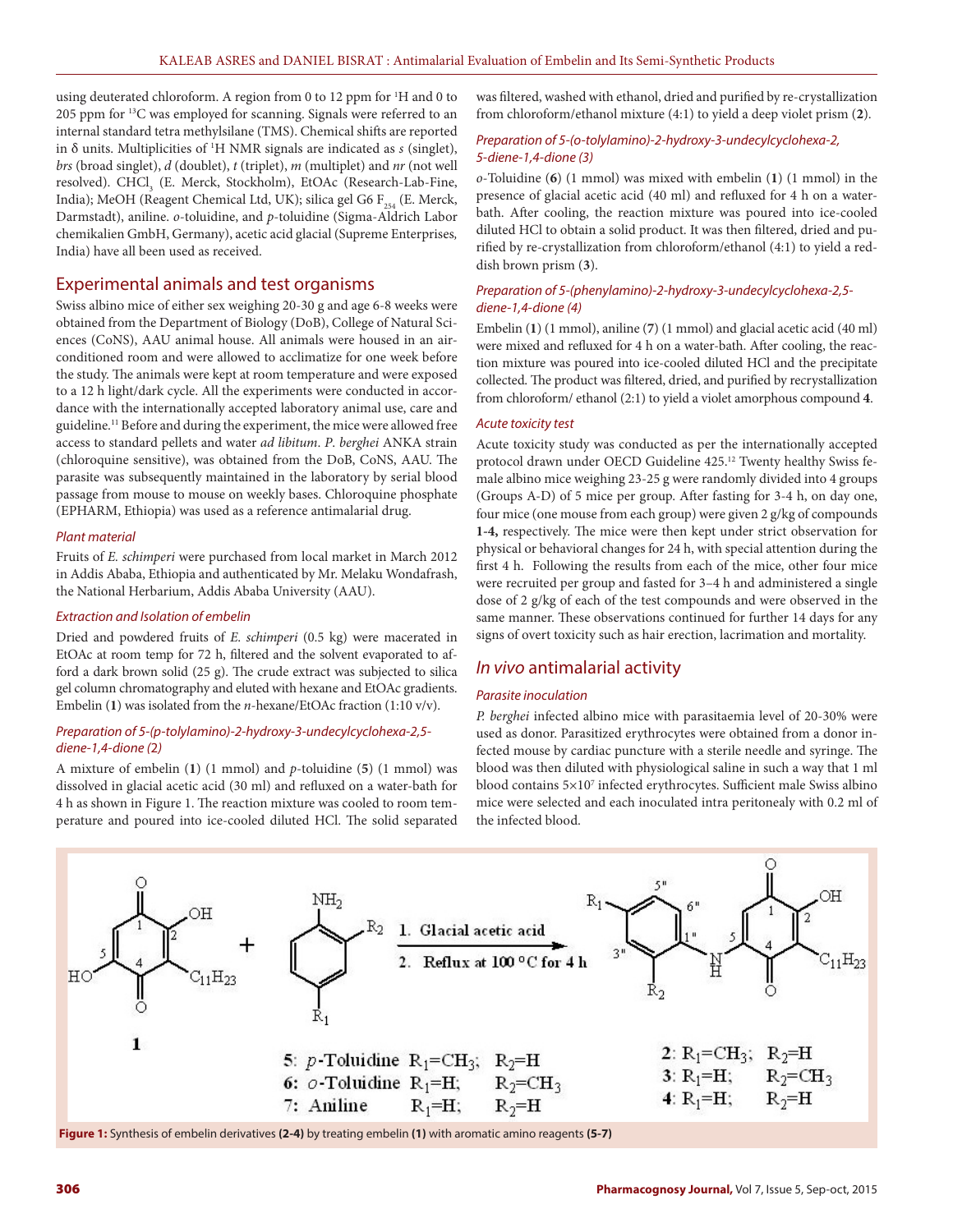#### *4-Day suppressive test*

A modified Peter's 4-day suppressive test against chloroquine sensitive *P. berghei* infection in mice was employed. The mice were divided into fourteen groups (five mice per group). Group I: negative control, Groups IIa, IIb IIc, IIIa IIIb IIIc IVa IVb IVc and Va Vb Vc, receiving embelin (**1**) and its derivatives **2**-**4** at doses of 100, 200, and 400 mg/kg/ of body weight per day, respectively, while group VI (positive control) were treated with chloroquine at a dose of 25 mg/kg/day in a volume of 0.5 ml. All the test substances were administered through oral route by using oral gavages. Treatment was started 3 h after infection on day 0 and then continued daily for four days (i.e. from day 0 to day 3). On the fifth day  $(D_4)$  thin blood smears were prepared fixed in MeOH and stained with 10 % Geimsa solution to be examined under the microscope with an oil immersion objective of 100x magnification power to evaluate percent suppression.<sup>13-14</sup>

Percentage growth inhibition of the parasites was calculated by the following formula:

| Growth inhibition $(\%) = \frac{12}{1}$ |                                  | Parasitaemia in negative control Parasitaemia in study group<br>x100 |
|-----------------------------------------|----------------------------------|----------------------------------------------------------------------|
|                                         | Parasitaemia in negative control |                                                                      |

#### *Monitoring of body weight and mean survival time*

Body weight of each mouse was measured before infection (day 0) and on day 4 on healthy mice at the tested doses using digital weighing balance. Mean survival time was recorded from day 1–28 after infection.

#### *Data Analysis*

Results of the study were expressed as mean ± standard error of mean (M ± SEM). Data were analyzed using Windows SPSS Version 20. Comparison of parasitaemia among groups and statistical significance was determined by one-way ANOVA and student t-test at a 95 % confidence interval ( $\alpha$  = 0.05). The results were considered significant when *P* < 0.05.

## **RESULTS AND DISCUSSION**

#### *Structure elucidation*

Compound (**1)** was isolated as a bright orange crystal from *n*-hexane/ ethyl acetate (1:10; v/v). The negative-mode HR-ESI mass spectrum of compound 1 gave a pseudomeolecular ion at  $m/z = 293.17527$  ([M-H]<sup>-</sup>), indicating a molecular formula of  $\text{C}_{17}\text{H}_{26}\text{O}_4$  (calcd. 293.175285 [M-H] ). <sup>1</sup>H NMR spectrum of compound 1 showed a singlet at 6.03 ppm, which was assignable to H-6. In addition, a triplet at 0.90 ppm (3H, H-11'), a broad singlet at 1.21 ppm (14H, H-4' to H-10'), a broad singlet at 1.31  $(2H, H-3')$ , a multi plet at 1.51  $(2H, H-2')$  and a broad singlet at 2.46 ppm (2H, H-1') showed the presence of the undecyl chain as part of the structure of compound **1**. The 13C NMR spectrum of compound **1** revealed signals corresponding to 13 carbon atoms only, which does not fit with the number of carbons proposed in the molecular formula above. This is because oxygen bearing ring carbons of 2, 5-dihydroxy-3-alkyl-1,4-benzoquinones do not appear in the 13C NMR spectrum because of fluxional effect caused by intra-molecular hydrogen bonding. This effect leads to long spin relaxation time which in turn leads to the saturation of oxygen–carbon signals as it was also indicated by Mahendran *et al*. 15 Hence, compound **1** was unequivocally identified as the known compound embelin (1) by comparing its <sup>1</sup>H and <sup>13</sup>C NMR data (listed below) with those reported in literature for the same compound.<sup>10,15</sup>

#### *Embelin (1)*

A bright orange crystal (hexane/EtOAc; 1:10); mp: 140-142°C; Rf: 0.3 (*n*-propanol/*n*-BuOH:NH4 OH;7:1:1); HR-ESIMS (-ve): *m/z*=293.17527 ([M-H]·) (calcd. 293.17529 for  $C_{17}H_{26}O_4$ ); <sup>1</sup>H NMR (CDCl<sub>3</sub>, 400 MHz) δ: 7.28 ( *s*, OH), 6.03 (1H, *s*, H-6), 2.46 (2H, *t*, H-1¢), 1.51 (2H, *m*, H-2¢), 1.31 (2H, *brs*, H-3'), 1.21 (14H, *brs*, H-4'/H-10'), 0.90 (3H, *t*, H-11'); <sup>13</sup>C

NMR (CDCl<sub>3</sub>, 100 MHz) δ: 117.0 (C-3), 102.2 (C-6), C-1, C-2, C-4, C-5 (signals not observed)), 32.0 (C-1'), 29.7 (C-2'), 29.7 (C-3'), 29.6 (C-4'), 29.6 (C-5'), 29.5 (C-6'), 29.4 (C-7'), 28.0 (C-8'), 22.7 (C-9'), 22.6 (C-10'),  $14.2$  (C-11').

In an attempt to improve the antimalarial activity of embelin (**1**), its aromatic amino derivatives **(2-4)** were semi-synthesized (Scheme 1) by using a one-step condensation reaction of embelin (**1**) with *p*-toluidine (**5**), *o*-toluidine (**6**) and aniline (**7**), respectively, and tested against mice infected with *P. berghei* parasites. Condensation reaction of the benzoquinone embelin (**1**) with aromatic amines (**5**-**7**) involves three stage processes: in the first stage the more nucleophilic amino group of the reagents attacks the carbonyl carbon of embelin (**1**), followed by dehydration and ketoenol tautomersim which would lead to the formation of the target products.16 Our assumption was that the more basic derivatives of embelin could improve antimalarial activity by facilitating localization and accumulation of the compounds within the acidic plasmodial vacuole where they undergo protonation and possibly inhibit GSH dependent heme degradation.

Compound **2** was obtained as deep violet prisms when embelin (**1**) was heated with *p*-toluidine (**5**) in the presence of glacial acetic acid. The negative-mode HR-ESI mass spectrum of compound **2** gave a pseudomeolecular ion at *m/z* = 382.23983 ([M-H]- ), corresponding to a molecular formula of  $C_{24}H_{33}NO_3$  (calcd.  $m/z = 382.238219$  [M-H]<sup>-</sup>). The <sup>1</sup>H NMR spectrum of compound **2** exhibited two sets of *ortho*-coupling doublets that resonated at  $\delta$ 7.14 and 7.23 ppm ( $J = 8.4$  Hz), corresponding to *p*-tolyl-H2",6" and *p*-tolyl-H3",5", respectively, in addition to signals comparable to those of embelin (**1**). The presence of 24 carbon atoms in compound **2** was evident from in the 13C NMR spectrum. It was also noted that compound **2** contains 1,4 *para*-disubstitued benzene ring in the <sup>13</sup>C NMR spectrum [ $\delta$  122.85 (C-2",6"), 130.27 (C-3",5"), 134.23  $(C-4'')$  and 136.42  $(C-1'')$ ]. Both <sup>1</sup>H and <sup>13</sup>C NMR data indicated that the reaction took place at C-5 position, not at the C-2 position of embelin (**1**) and this might be due to steric factor that is apparent in the latter. Further confirmation of the reaction site was obtained from 13C NMR data, where  $+8.06$  ppm upfield shift of C-6 in 2 ( $\delta$  94.15) was observed compared to that of the same carbon in  $1$  ( $\delta$  102.21) due to high electron donating nature of the amine group. Thus, compound **2** was finally characterized as 5-(*p*-tolylamino)-2-hydroxy-3-undecyl-cyclohexa-2,5 diene-1,4-dione as indicated below.

*5-(p-Tolylamino)-2-hydroxy-3-undecylcyclohexa-2,5-diene-1,4-dione (2)*

A deep violet prism (CHCl<sub>3</sub>/EtOH; 4:1); Yield: 98.3 % (w/w); Mp: 150-151°C; Rf: 0.48 (CHCl<sub>3</sub>/pet ether; 1:1); HR-ESIMS (-ve): *m/z*=382.23983  $([M-H]')$  (calcd. 382.23822 for  $C_{24}H_{33}NO_3$ ); <sup>1</sup>H NMR (CDCl<sub>3</sub>, 400 MHz) δ: 5.96 (1H, *s*, H-6), 2.47 (2H, *t*, H-1¢), 1.19-2.11 (18H, H-2¢-H-10¢), 0.89 (3H, *t*, H-11'), 7.14 (2H, *d*, H-2"/H-6"), 7.23 (2H, *d*, H-3"/H-5"), 2.37 (3H, *s*, 4''-CH<sub>3</sub>), 7.28 (1H, *brs*, NH); <sup>13</sup>C NMR (CDCl<sub>3</sub>, 100 MHz) δ: 183.0 (C-1), 154.8 (C-2), 116.4 (C-3), 180.3 (C-4), 146.4 (C-5), 94.2 (C-6), 32.0 (C-1'), 20.8-29.7 (C-2'-C-10'), 14.2 (C-11'), 136.4 (C-1''), 122.9  $(C-2''/C-6'')$ , 130.3  $(C-3''/C-5'')$ , 134.2  $(C-4'')$ , 24.3  $(4''-CH_3)$ .

Compound **3,** obtained as violet prisms (98.5 % yield), showed a [M-H] at *m/z*=382.23857 in the negative-mode HR-ESI mass spectrum suggesting a molecular formula of  $C_{24}H_{33}NO_3$  (calcd.  $m/z$ =382.238219 [M-H] ). The 13C NMR and DEPT-135 spectra of compound **3** showed signals for 24 different carbon atoms corresponding to 10 methylenes, 5 methines, 2 methyls and 7 quaternary carbon atoms including two carbonyls  $(\delta$ 180.06 and  $\delta$  183.01). Further evidence was obtained from the <sup>1</sup>H NMR spectrum, which showed signals consistent with the structure proposed for compound 3: an olefinic proton H-6 ( $\delta$  5.62, *s*), two methyl groups ( $\delta$ 0.87, *t* and  $\delta$  2.29, *s*) and four aromatic protons H-3"-H-6" ( $\delta$  7.25-7.32). The remaining assignments are shown below). From the data presented above, the structure of compound **3** was deduced as 5-(*o*-tolylamino)-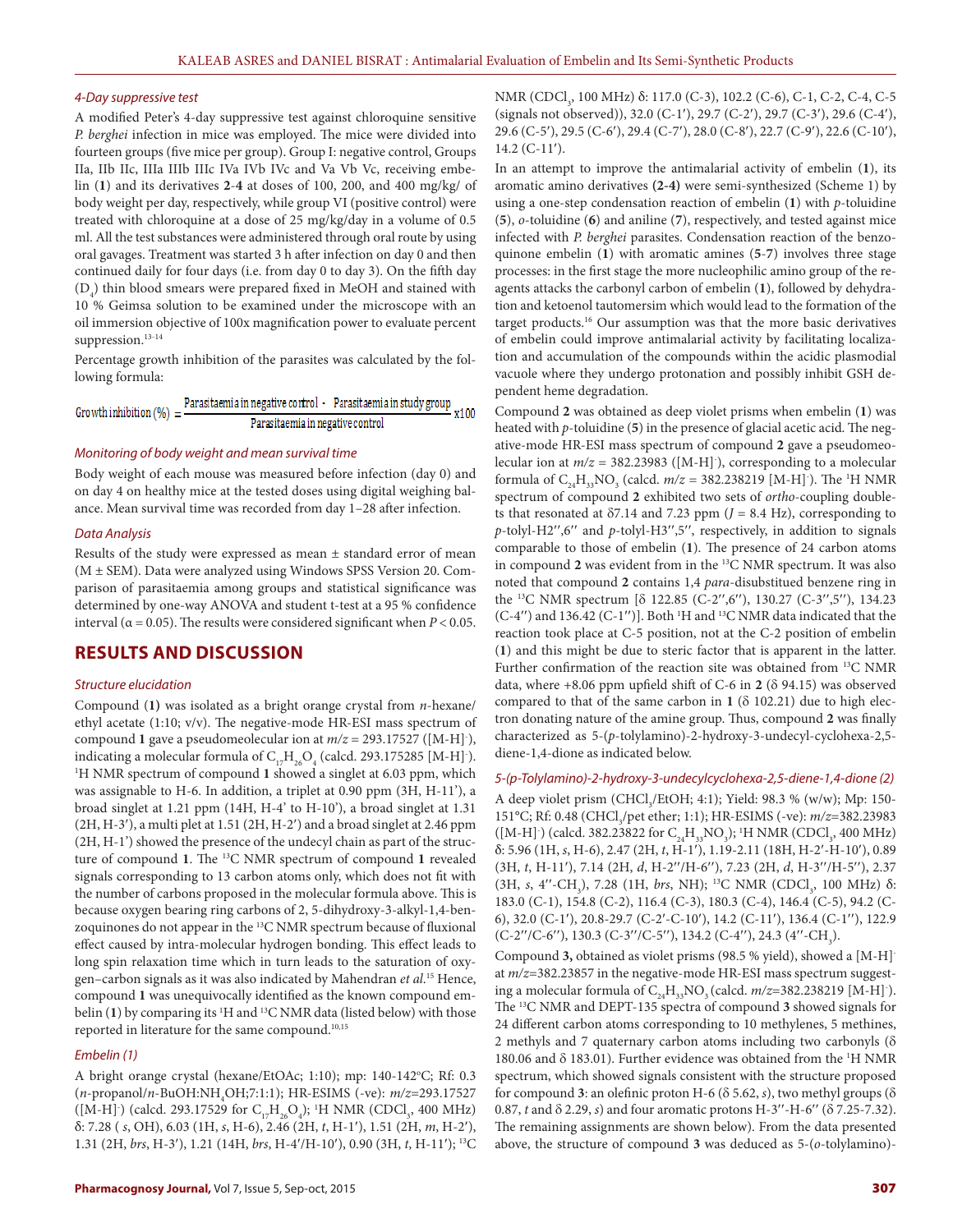| <b>Test substance</b>  | Dose (mg/kg/day) | % Parasitaemia $\pm$<br><b>SEM</b> | % Suppression            |
|------------------------|------------------|------------------------------------|--------------------------|
| <b>Distilled water</b> | $0.2$ ml         | $47.12 \pm 3.21$                   |                          |
| Embelin $(1)$          | 200              | $23.22 \pm 2.64^{\text{th}}$       | 50.7                     |
|                        | 400              | $21.32 \pm 3.82^{\text{te}}$       | 54.8                     |
| <b>Distilled water</b> | 100              | $24.60 \pm 1.73$ <sup>*</sup> a    | 47.8                     |
|                        | $0.2$ ml         | $51.53 \pm 8.32$                   | $\overline{\phantom{a}}$ |
|                        | 100              | $22.84 \pm 1.49^{\text{rd}}$       | 55.7                     |
| Compound 2             | 200              | $17.92 \pm 5.46^{\circ}$           | 65.2                     |
|                        | 400              | $13.06 \pm 3.19$ <sup>*f</sup>     | 74.7                     |
| <b>Distilled water</b> | $0.2$ ml         | $51.53 \pm 8.32$                   | $\overline{\phantom{a}}$ |
|                        | 100              | $26.20 \pm 2.79^{4}$               | 49.2                     |
| Compound 3             | 200              | $25.16 \pm 2.44^{\text{th}}$       | 51.2                     |
|                        | 400              | $22.31 \pm 4.98^{\text{*c}}$       | 56.7                     |
| <b>Distilled water</b> | $0.2$ ml         | $51.53 \pm 8.32$                   | $\overline{\phantom{a}}$ |
|                        | 100              | $24.00 \pm 1.87$ <sup>*g</sup>     | 53.4                     |
| Compound 4             | 200              | $23.80 \pm 1.78^{\text{th}}$       | 53.8                     |
|                        | 400              | $21.80 \pm 2.16$ <sup>*i</sup>     | 57.7                     |
| Chloroquine            | 25               | 0.00                               | 100.00                   |

| Table 1: Percentage suppression of <i>Plasmodium berghei</i> in mice after four days of |
|-----------------------------------------------------------------------------------------|
| treatment with embelin (1) and its semi-synthetic aromatic amine derivatives (2-4)      |

Values are presented as  $M \pm SEM$ ;  $n = 5$ ; 'p < 0.001 compared to the negative control; values with different letters are significantly different (p<0.05).

2-hydroxy-3-undecylcyclohexa-2,5-diene-1,4-dione.

*5-(o-Tolylamino)-2-hydroxy-3-undecylcyclohexa-2,5-diene-1,4-dione (3)* A violet prism (CHCl<sub>3</sub>/EtOH; 4:1); Yield: 98.5 % (w/w); Mp: 120-121°C; Rf=0.49 (CHCl<sub>3</sub>/pet ether; 1:1); HR-ESIMS (-ve): *m/z*=382.23857 ([M-H] (calcd. 382.23822 for C<sub>24</sub>H<sub>33</sub>NO<sub>3</sub>); <sup>1</sup>H NMR (CDCl<sub>3</sub>, 400 MHz) δ: 5.62 (1H, *s*, H-6), 2.47 (2H, *t*, H-1'), 1.12-2.20 (18H, *m*, H-2'-H-10'), 0.87 (3H, *t*, H-11'), 7.25-7.32 (4H, *nr*, H-3''-H-6''), 2.29 (3H, *s*, 2''-CH<sub>3</sub>), 7.81 (1H, *brs*, NH); <sup>13</sup>C NMR (CDCl<sub>3</sub>, 100 MHz) δ: 183.0 (C-1), 154.6  $(C-2)$ , 116.2  $(C-3)$ , 180.1  $(C-4)$ , 147.1  $(C-5)$ , 94.1  $(C-6)$ , 32.0  $(C-1')$ , 17.8-29.7 (C-2'-C-10'), 14.2 (C-11'), 135.0 (C-1''), 133.1 (C-2''), 127.3 (C-3''), 127.1 (C-4"), 131.5 (C-5"), 124.5 (C-6"), 17.8 (2"-CH<sub>3</sub>).

Compound **4**, a reddish brown prism, was obtained by reaction of embelin (**1**) with aniline (**7**) in the presence of glacier acetic acid. A close analysis showed characteristic signals for a substituted 1,4-benzoquinone moiety in the <sup>1</sup>H NMR ( $\delta$  6.03, *s*, H-6) and <sup>13</sup>C NMR ( $\delta$  94.48, C-6; d 182.93, C-1; d 180.37, C-4) spectra.

The molecular formula of compound  $4$  was deduced as  $C_{23}H_{31}NO_3$  by HR mass spectrometry (observed: *m/z*=368.22259 ([M-H]- ; calcd. *m/ z*=368.222569). The 13C NMR, along with the DEPT spectra, revealed the presence of one  $CH<sub>3</sub>$ , ten  $CH<sub>2</sub>$ , six CH and six quaternary carbons, including two carbonyl carbons. The complete assignments of <sup>1</sup>H and <sup>13</sup>C NMR data are summarized below. Thus, the structure of compound **4** was elucidated as 5-(phenylamino)-2-hydroxy-3-undecylcyclohexa-2,5 diene-1,4-dione.

#### *5-(Phenylamino)-2-hydroxy-3-undecylcyclohexa-2,5-diene-1,4-dione (4)*

A reddish brown prism (CHCl<sub>3</sub>/EtOH; 2:1); Yield: 96.1 % (w/w); Mp: 157-159°C; Rf: 0.53 (CHCl<sub>3</sub>/pet ether; 1:1); HR-ESIMS (-ve): *m/z*=368.22259 ([M-H]·) (calcd. 368.22257 for  $C_{23}H_{31}NO_{3}$ )<sub>;</sub> 'H NMR (CDCl<sub>3</sub>, 400 MHz) δ: 6.03 (1H, *s*, H-6), 2.47 (2H, *t*, H-1¢), 1.12-2.21 (18H, *m*, H-2¢-H-10¢), 0.89 (3H, *t*, H-11'), 7.27 (2H, nr, H-2"/H-6"), 7.42 (2H, *t*, H-3"/H-5"), 7.28 (1H, *nr*, H-4''), 7.99 (1H, *brs*, NH); <sup>13</sup>C NMR (CDCl<sub>3</sub>, 100 MHz) δ: 182.9 (C-1), 154.3 (C-2), 116.3 (C-3), 180.4 (C-4), 146.0 (C-5), 94.5 (C-6), 32.0 (C-1'), 22.7-29.7 (C-2'-C-10'), 14.2 (C-11'), 136.9 (C-1''), 122.8  $(C-2''/C-6'')$ , 129.8  $(C-3''/C-5'')$ , 126.3  $(C-4'')$ .

#### *Acute toxicity study*

Acute toxicity study indicated that embelin and its derivatives caused no mortality up to the highest tested dose of 2 g/kg within the first 24 h as well as for the following 14 days. Also, the compounds did not cause overt toxicity such as lacrimation, tremors, hair erection, salivation, diarrhoea. Thus, the median lethal dose  $(LD_{50})$  of all compounds is said to be greater than 2000 mg/kg, indicating a good safety margin.

#### *Antimalarial activity*

In the present study, a 4-day suppressive test indicated that embelin (**1**) possesses *in vivo* antimalarial activity against *P. berghei,* with maximum parasitaemia suppression of 54.8 % at a dose of 400 mg/kg. It has been reported that malaria parasite degrades up to 80 % of the haemoglobin in the host cell and releases heme which is toxic to parasite and their host.<sup>17</sup> Neutralization of heme occurs mainly due to hemozoin formation by the parasites. Inhibition of hemozoin formation is, therefore, an important drug target to kill the parasite cell.<sup>18</sup> Inhibition of hemozoin formation takes place through different routes *via* drug binding to the heme or inhibition of glutathione (GSH) dependent heme degradation. According to Huang *et al*, 19 embelin acts as an antimalarial with a mechanism of action similar to that of the well-known 4-aminoquinoline chloroquine, by inhibiting hemozoin formation. The presence of hydroxyl groups in chloroquine bind iron of heme and lead to the formation of  $\pi$ – $\pi$  adducts, which inhibit hemozoin formation. Similarly, Basilico *et al*. 20 proposed that the hydroxyl groups present in embelin may bind to the iron of heme and inhibit the formation of hemozoin which is essential for survival of parasites.

As shown in Table 1, embelin (**1**) and its derivatives (**2**-**4)** have produced a dose dependent chemosuppression, with maximum parasite suppres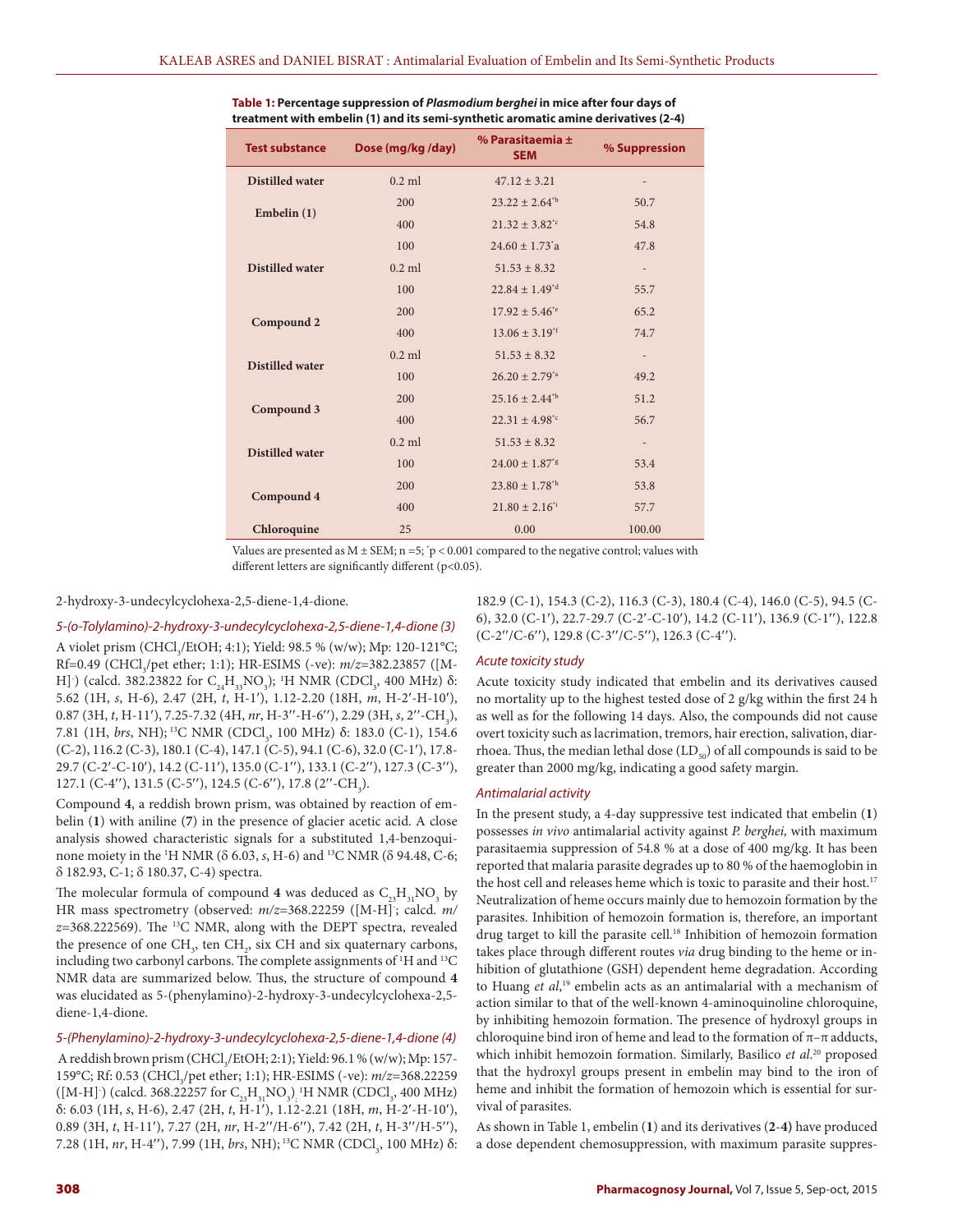**Table 2: Mean survival time of** *Plasmodium berghei* **infected mice after treatment with embelin (1) and its semi-synthetic aromatic amine derivatives (2-4)**

| <b>Test substance</b> | Dose (mg/kg /day) | <b>Mean survival time</b><br>(days) |
|-----------------------|-------------------|-------------------------------------|
|                       | $0.2$ ml          | $5.60 \pm 0.55$                     |
| Distilled water       | 100               | $7.80 \pm 0.44*$                    |
|                       | 200               | $8.00 \pm 0.71$ <sup>**</sup>       |
| Embelin $(1)$         | 400               | $9.00 \pm 0.00$ ***                 |
|                       | 100               | $7.80 \pm 0.44*$                    |
|                       | 200               | $7.90 \pm 0.54*$                    |
| Compound 2            | 400               | $8.00 \pm 0.00*$                    |
|                       | 100               | $7.00 \pm 1.26^*$                   |
|                       | 200               | $7.00 \pm 1.00^*$                   |
| Compound 3            | 400               | 7.40 $\pm$ 0.89**                   |
|                       | 100               | $6.50 \pm 0.57$ *                   |
|                       | 200               | $6.50 \pm 1.01*$                    |
| Compound 4            | 400               | 7.70 $\pm$ 0.67**                   |
| Chloroquine           | 25                | N <sub>D</sub>                      |

Values are presented as  $M \pm SEM$ ;  $n = 5$ ;  $\gamma p > 0.05$ ;  $\gamma^* = p < 0.01$ ;  $\gamma^* = p < 0.001$  when compared to the negative control; ND=No death within the follow-up 28-days.

sion of 74.7 % for compound **2** at a dose of 400 mg/kg/day. The semi-synthesized compounds are more basic than embelin due to the presence of amine substituent which enhances pKa values. This could be important for accumulation of the compounds in the acidic digestive vacuole of the parasite where they undergo protonation. Whilst the electron-donating ability of the *para*-substituted methyl group makes compound **2** to be relatively more basic, the *ortho*-substituted methyl group in compound **3** imparts steric hindrance to protonation of the amine group. Thus, as

shown in Table 1, compound **2** is the most active while compound **3** is the least active among the synthesized compounds, with compound **4** showing intermediate activity due to the presence of the phenyl group which has neither electron-donating nor withdrawing effect. According to Rudrapal and Cheita,<sup>21</sup> replacement of 4'-OH group in 4-amino-quinolines by several amino substituent, provides interesting antimalarial activity. 4-Amino-quinolines accumulate at high concentrations into the parasite's acidic food vacuole, which is their site of action. Thus, stronger basicity of a molecule increases antimalarial activity due to better uptake in the vacuole owing to the pH gradient between the cytosol and the acidic vacuole.

The results of the present study revealed that the antimalarial effect of the semi-synthetic derivatives (**2** and **4)** is more than that of their parent compound (**1**), justifying our assumption that it would be possible to enhance activity by preparing the more basic amino derivatives of embelin (**1**). The antimalarial efficacy of embelin (**1**) and its derivatives was further evaluated by a mean survival time testing.<sup>22</sup> The mean survival time of mice treated with embelin (**1**) and its derivatives was longer when compared with vehicle treated animals. As shown in Table 2, all the tested compounds prolonged mean survival time of the experimental animals in a dose dependent manner.

The mean weight of each group, with the exception of the vehicle and compound **3** (200 mg/kg/day) treated groups, declined on the fifth day of infection (Table 3). The observed decline in weight might be explained by the direct effect of the compounds to cause appetite loss of the experimental animals.

## **CONCLUSION**

In conclusion, the results of the present study underline that the antimalarial activity of embelin can be improved by preparing its aromatic semi-synthetic amine derivatives without affecting the safety of the parent molecule.

## **ACKNOWLEDGMENTS**

The authors would like to acknowledge the International Science Programme, Uppsala University, Sweden, for partly funding (Project Number ETH002) this work.

| Table 3: Body weight of <i>Plasmodium berghei</i> infected mice after the administration of embe- |
|---------------------------------------------------------------------------------------------------|
| lin (1) and its semi-synthetic aromatic amine derivatives (2-4)                                   |

| <b>Test substances</b> | Dose (mg/kg/<br>day) | Wt $D_0 \pm$ SEM | Wt $D_4 \pm$ SEM | <b>Percent change</b> |
|------------------------|----------------------|------------------|------------------|-----------------------|
| Distilled water        | $0.2$ ml             | $24.34 \pm 0.34$ | $23.04 \pm 1.21$ | $-5.6$                |
|                        | 100                  | $22.30 \pm 0.70$ | $20.94 \pm 1.57$ | $-6.5$                |
| Embelin $(1)$          | 200                  | $22.94 \pm 0.13$ | $21.46 \pm 1.61$ | $-6.9$                |
|                        | 400                  | $24.04 \pm 0.20$ | $23.24 \pm 1.75$ | $-3.4$                |
|                        | 100                  | $23.00 \pm 0.21$ | $21.66 \pm 0.59$ | $-6.2$                |
| Compound 2             | 200                  | $23.20 \pm 0.16$ | $22.52 \pm 1.22$ | $-3.0$                |
|                        | 400                  | $24.12 \pm 0.15$ | $24.64 \pm 1.07$ | 2.1                   |
|                        | 100                  | $22.24 \pm 0.23$ | $21.20 \pm 1.48$ | $-4.9$                |
| Compound 3             | 200                  | $22.28 \pm 0.17$ | $22.62 \pm 1.08$ | 1.5                   |
|                        | 400                  | $22.56 \pm 0.13$ | $20.98 \pm 1.16$ | $-7.5$                |
|                        | 100                  | $22.06 \pm 0.89$ | $20.22 \pm 0.83$ | $-9.1$                |
| Compound 4             | 200                  | $22.10 \pm 0.17$ | $20.24 \pm 0.93$ | $-9.2$                |
|                        | 400                  | $23.60 \pm 0.89$ | $22.40 \pm 0.90$ | $-5.4$                |
| Chloroquine            | 25                   | $24.18 \pm 0.17$ | $24.28 \pm 2.02$ | 0.4                   |

Values are presented as M  $\pm$  SEM; n = 5; Wt D<sub>0</sub>: weight pre-treatment on day zero; Wt D<sub>4</sub>: weight posttreatment on day five.